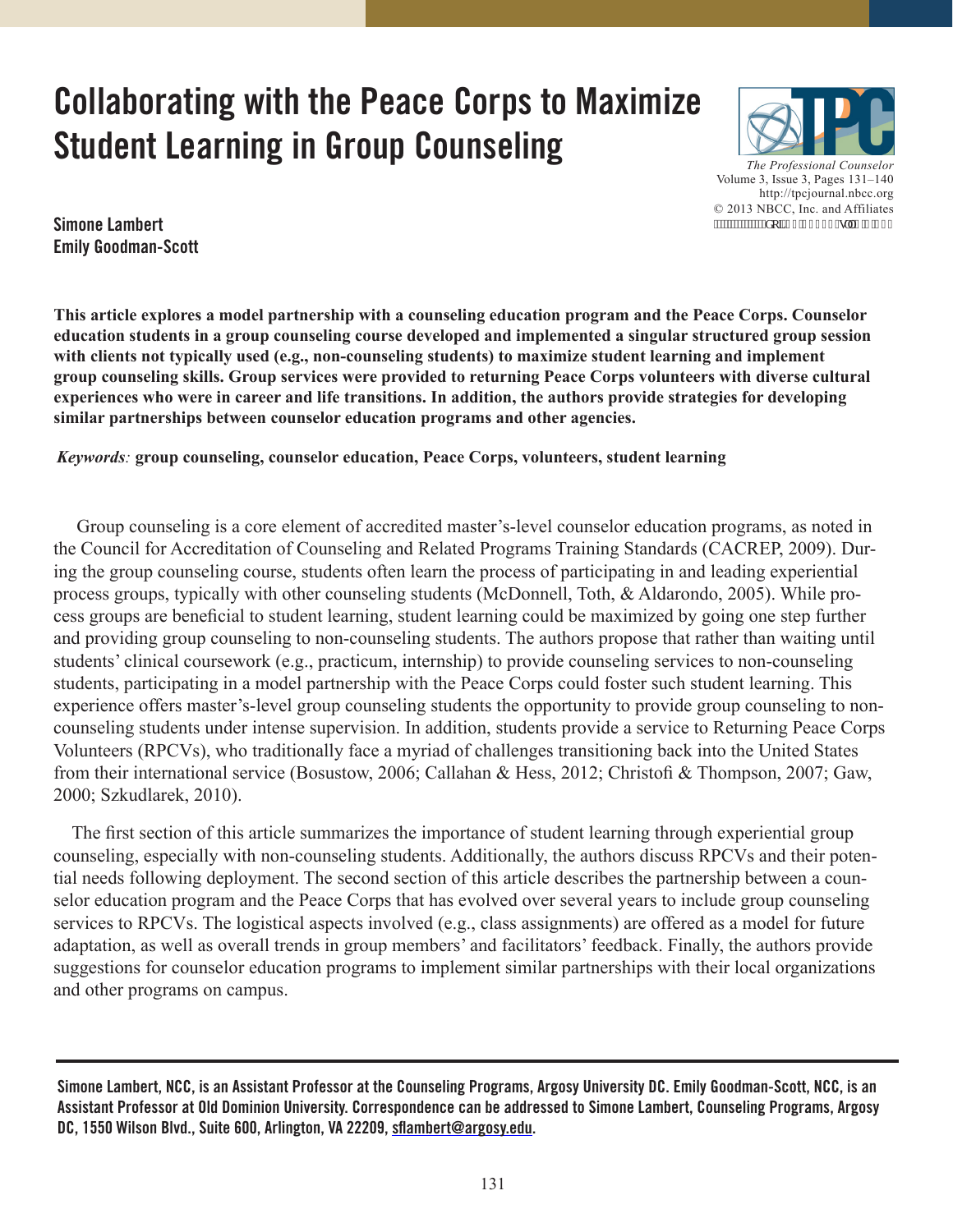# **Background of Partnership**

 The partnership between a counselor education program and the Peace Corps developed with consideration of the needs of counselor education students and RPCVs. The authors discuss training standards and ethical considerations in relation to teaching group counseling through the use of experiential groups. Non-peer group members—in this case RPCVs—are described in both their unique diverse experiences and the challenges they face that are suitable for group exploration. Group counseling students and RPCVs are explored through their unique needs from and contributions to the partnership.

## **Group Counseling Students**

 Experiential process groups have been used in counselor education programs to help students learn basic group counseling skills and learn about themselves (Anderson & Price, 2001; Lennie, 2007; McDonnell et al., 2005; Osborn, Daninhirsch, & Page, 2003). Group counseling courses should teach students skill sets in group leadership, and also provide students with experiential opportunities to practice the skills they acquire (Furr & Barret, 2000). By incorporating experiential opportunities into a group counseling course, instructors increase student knowledge and understanding of group dynamics, group leadership skills, and group concepts (Akos, Goodnough, & Milsom, 2004).

 Both the Association for Specialist in Group Work (ASGW, 2000) and CACREP (2009) recommend that students train in group counseling through participation in experiential learning, such as group leadership and membership roles. Additionally, Shumaker, Ortiz, and Brenninkmeyer (2011) outlined the consensus between counselor educators and accrediting bodies that experiential group participation provides students with greater levels of group process and self-awareness compared to solely didactic instruction. Thus, experiential learning such as group membership and leadership are paramount in training group counseling students.

 While group membership can lead to increased "interpersonal learning, self-awareness, and empathy" (Ieva, Ohrt, Swank, & Young, 2009, p. 365) and provide an intrinsic understanding of group process, group counseling students need direct experiences to practice the concepts and skills learned in class (Gillam, 2004). Group leadership experience increases students' competence and ease in implementing interventions with immediacy (Toth & Stockton, 1996). Group leadership can occur on a rotating basis for group counseling students in their experiential group, yet there are ethical considerations (e.g., programmatic gatekeeping, multiple relationships) when students participate in group counseling with peers, including disclosing intimate details to fellow students and/or faculty members (Furr & Barret, 2000; Shumaker et al., 2011). The American Counseling Association's *Code of Ethics* (2005) describes the need to protect the rights of students when groups are led by peers. Thus, alternatives to traditional in-class experiential groups may be helpful to allow students to gain group leadership skills without feeling uncomfortable about personal disclosures or multiple relationships.

 Given the limitations and concerns described above, counselor education students who provide group counseling to non-peers may bypass some of the disadvantages of experiential groups with peers (Conyne, Wilson, & Ward, 1997). By recruiting group members from outside of class, ethical dilemmas surrounding multiple relationships amongst peers as well as with students and instructors are negated, and the instructor can focus on evaluating the group leadership skills demonstrated in the session, rather than student self-disclosures (Furr & Barret, 2000). As a result, students leading a group of non-peers may be better able to implement their newly acquired group counseling skills. Additionally, students leading a group of non-peers may gain exposure to a different population and practice serving diverse client needs.

## **Returning Peace Corps Volunteers (RPCVs)**

 Both the CACREP (2009) standards and ACA's *Code of Ethics* (2005) emphasize the need for counselors to advocate for and serve diverse populations. The CACREP standards state that counselors should be prepared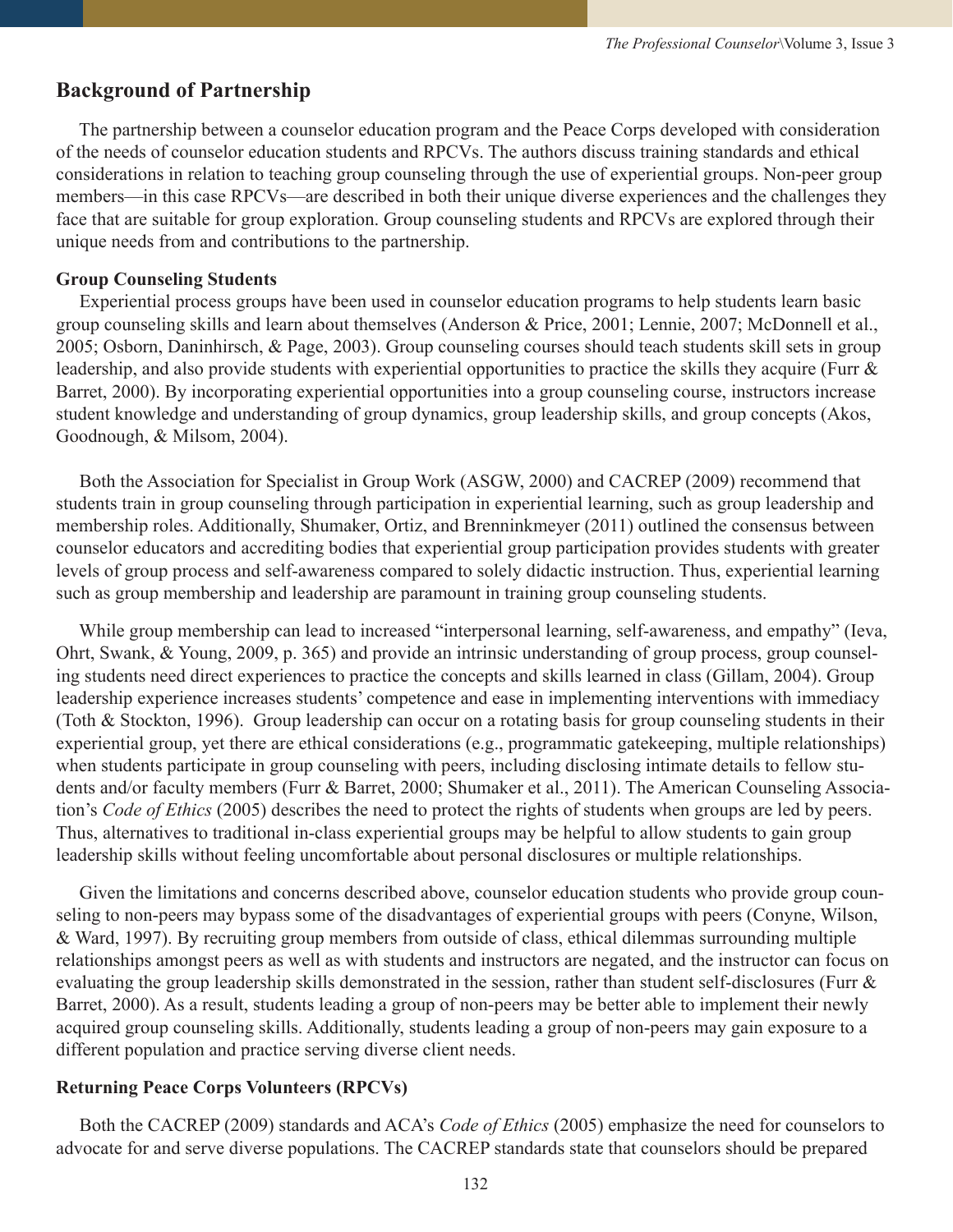for "promoting cultural social justice, advocacy…and other culturally supported behaviors that promote optimal wellness and growth of the human spirit, mind, or body" (p. 11). Not only should counselors be prepared to work with culturally diverse clients, but they also are charged with advocating and serving diverse clients and supporting their wellness. RPCVs are a diverse population in terms of their acculturation levels and varied service-related cultural identities. They are a population that typically encounters difficulties transitioning back into the United States post-international service, including possible social, emotional, behavioral, cognitive, and career difficulties (Bosustow, 2006; Callahan & Hess, 2012; Christofi & Thompson, 2007; Gaw, 2000; Szkudlarek, 2010). As a result, RPCVs are a population with unique needs that could benefit from counseling services.

 During their service, Peace Corps volunteers spend 2–3 years in a host culture with typically only one visit back to the United States (Callahan & Hess, 2012). Additionally, Peace Corps volunteers are encouraged to become fully immersed in their host culture and complete 3 months of intensive cultural and linguistic training in preparation (Callahan & Hess, 2012). When abroad, expatriates (e.g., Peace Corps volunteers) go through an adaptation or acculturation process. Haslberger (2005) described cross-cultural adaptation as "a complex process in which a person becomes capable of functioning effectively in a culture other than the one he or she was originally socialized in" (p. 86). According to Berry (2005), "acculturation is the dual process of cultural and psychological change that takes place as a result of contact between two or more cultural groups and their individual members" (p. 698).

 Osland (2000) described the expatriate experience as trifold: (a) separation from the home culture: adventurous and homesick; (b) immersion into the host culture: a transformative struggle to acclimate and enjoy living in the host culture; and (c) return and reintegration into the home culture: often the most challenging stage, as individuals attempt to integrate their new identity into previous roles and relationships. Expatriates' acculturation in the host culture can be a transformative process of negotiating and letting go of aspects of their home culture and previous identity in exchange for a new cultural identity and norms (Osland, 2000). In a qualitative study, Kohonen (2004) discovered that expatriates encountered identity shifts when living abroad, including developing bicultural identities. Haslberger (2005) echoed similar sentiments, stating that full immersion in a foreign culture impacts the individuals in every aspect of their identity. In a recent study, Callahan and Hess (2012) found that RPCVs reported being more multicultural and developing new ways of thinking, as a result of their time in the host culture. In fact, RPCVs often recounted continuing to practice cultural patterns learned abroad, even after returning to the United States (Callahan & Hess, 2012).

 RPCVs are a population with varied needs. One of the challenges facing RPCVs, along with other expatriates who return to their home culture after living abroad for an extended period, is reverse culture shock. "Reverse culture shock is the process of readjusting, reacculturating, and reassimilating into one's own home culture after living in a different culture for a significant period of time" (Gaw, 2000, pp. 83–84). Reverse culture shock includes (a) feelings of surprise and frustration at the reentry process, when reentry is more challenging than anticipated; (b) feeling disconnected from both home and abroad cultures; and (c) depression, loneliness, anxiety, isolation, and social maladjustment reported by expatriates (Bosustow, 2006; Christofi & Thompson, 2007; Gaw, 2000; Szkudlarek, 2010).

 Returning to the home culture can be as stressful as becoming integrated into the host culture, and often more so, as RPCVs do not expect the return home to be so challenging (Callahan & Hess, 2012). Reverse culture shock can occur because not only have the RPCVs changed, so have their home cultures in their absence (Callahan & Hess, 2012). Bosustow (2006) found that RPCVs reported their reentry adjustment taking longer than they initially expected—often a year or longer. Additionally, approximately 25% of the RPCVs in Bosustow's study stated that the Peace Corps did not adequately address their psychological reentry needs. However,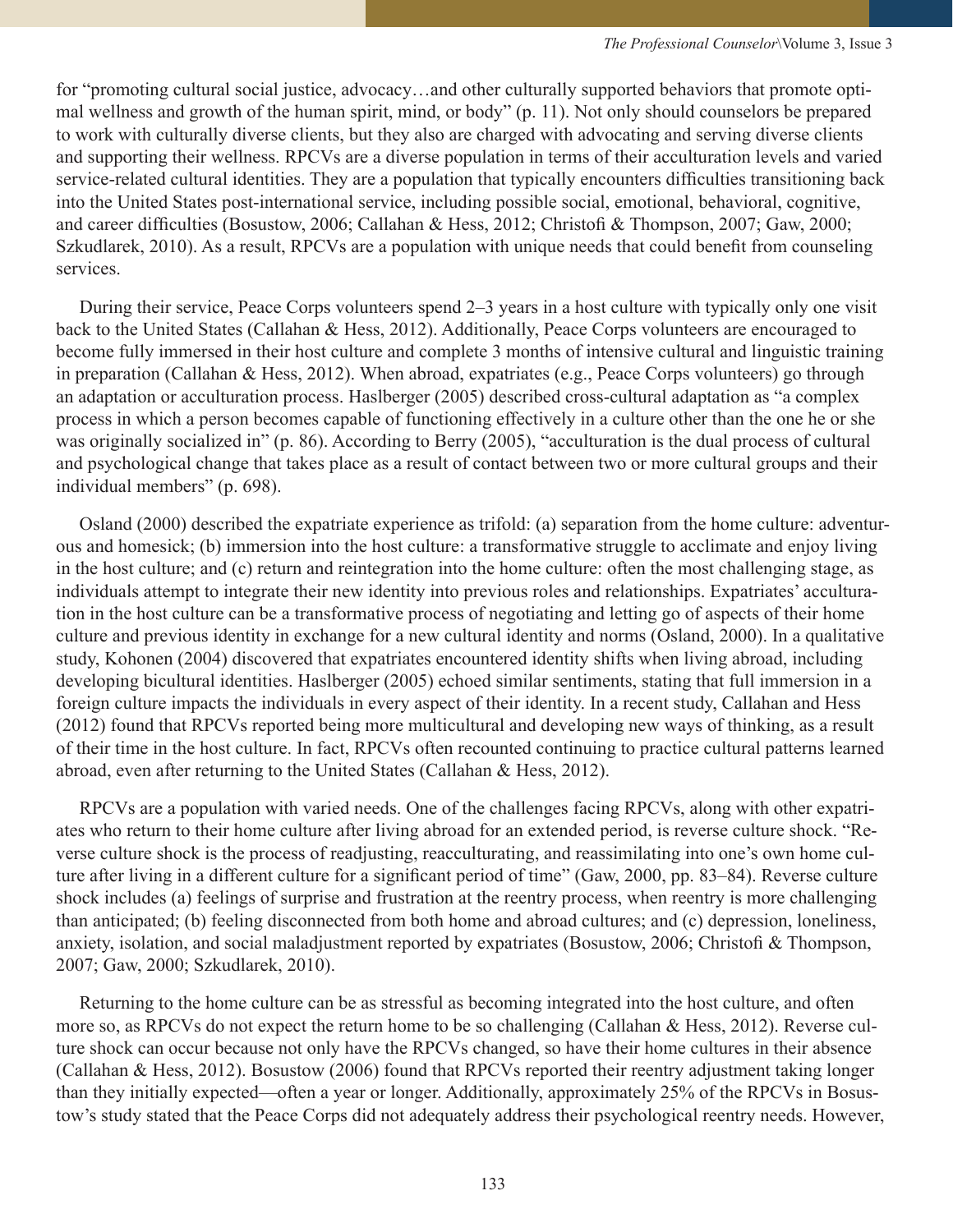over 77% of these RPCVs reported that the most helpful component of their reentry was talking to other RP-CVs about their experiences.

 RPCVs have many adjustment needs as they reenter the United States and report a lack of adequate formal support (Bosustow, 2006). Best practices recommend that counselors receive training to meet the diverse and unmet needs of clients such as the RPCVs (ACA, 2005; CACREP, 2009). Additionally, since the RPCVs in Bosustow's (2006) study found informal support from their peers with shared experiences, group counseling with other RPCVs could be a particularly beneficial counseling intervention for this population. Assisting RPCVs with challenges related to reentry (e.g., career transition, interpersonal concerns) allows counselor education students to provide a needed service while gaining counseling experience with a diverse, non-student population.

# **The Partnership in Action**

 The authors have taught a general group counseling class to both school and clinical mental health counseling students. In the first author's initial years of teaching group counseling, students reported many advantages and disadvantages of utilizing peers with the experiential group as outlined above. Through conversations with students, it became apparent that a different experiential group counseling experience would enhance students' integration of material presented in the group counseling course. As a result, the first author developed a culminating assignment for the course.

 The purpose of the culminating assignment was to integrate student learning from didactic lectures, group counseling observations in the classroom and in the community, group membership, and group leadership with peers. The culminating assignment offered a direct experience with non-peer clients under intense supervision, creating a safe environment for students to experiment with newly obtained group counseling skills. In this instance, students had the opportunity to increase confidence in conducting groups prior to their clinical practicum or internship. This partnership has evolved over the last several years with the process expanding to include doctoral students in both the supervision and instruction process as part of the doctoral students' supervision and teaching internships. This article will explain the process of designing, implementing, and supervising the RPCVs groups, including (a) describing the class assignment, (b) group member procurement, and (c) group composition and format.

## **Class Assignments**

 Furr and Barret (2000) suggested that structured psychoeducational groups can be implemented as a component of an entry-level group counseling course, providing students with the valuable skills of designing and leading groups. Structured psychoeducational groups can be found in a variety of counseling specialties (Gladding, 2012), such as clinical mental health, marriage and family, career, school, college and addictions. In fact, these structured groups are the primary group type utilized by school counselors (Akos et al., 2004). Psychoeducational groups should be customized for different populations (e.g., youth versus adults) (DeLucia-Waack, 2006; Gladding, 2012). Yet there are many similarities between the overall group counseling process for both youth and adult clients, including membership screening and selection, confidentiality issues, group leadership skills, and the value of group work (Gladding, 2012; Steen, Bauman, & Smith, 2007; Van Velsor, 2004). Counseling students are being prepared to work in a multitude of settings with varied client needs (e.g., schools, clinical mental health agencies, colleges). As such, learning fundamental structured psychoeducational group skills is useful for counseling students across specialties, settings and client needs (Conyne et al., 1997).

 Leading up to the culminating assignment of designing and conducting a structured psychoeducational group, students completed a number of class assignments in preparation: (1) students became familiar with group concepts by reading their text, listening to lectures, and partaking in class discussions; (2) they observed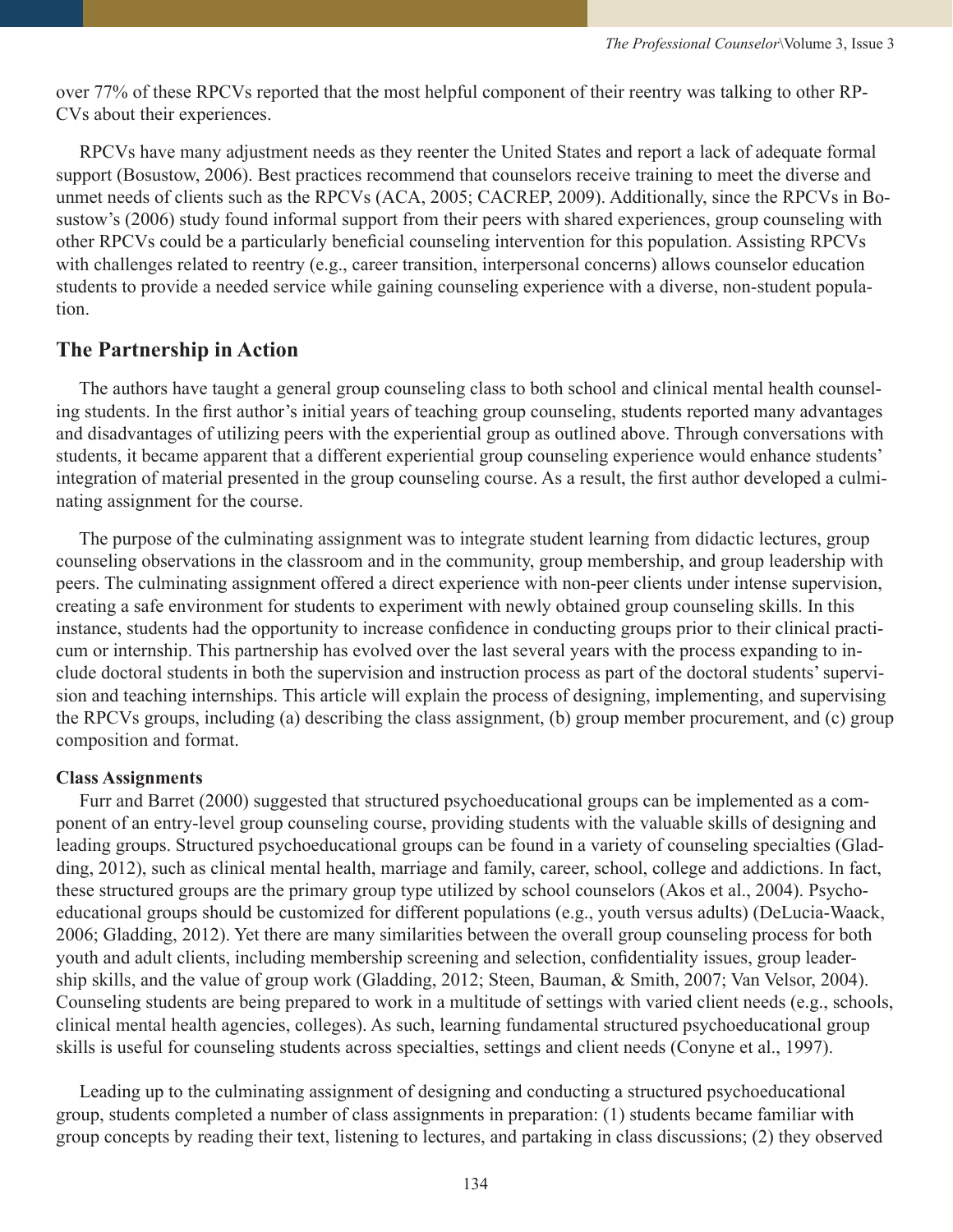videotaped demonstrations in class and two group counseling sessions in the community or school settings; (3) they participated in an experiential group with their peers; and (4) they facilitated or co-facilitated the experiential group with classmates on a rotating basis at least once. These assignments were processed in writing as well as verbally with classmates.

 ASGW (2000) indicated that competencies need to be gained in planning, implementing, leading and evaluating group interventions. These competencies converged in the culminating assignment divided into two parts: the development of a group counseling proposal and the actual implementation of the proposed psychoeducational group for RPCVs (see Appendix for sample assignment descriptions). By both designing and implementing the group within the course, students immediately applied psychoeducational group proposals they created. By developing their own psychoeducational group, students had high personal investment in both the proposal and its implementation.

 For the culminating assignment, students were encouraged to work in pairs; thus, the co-facilitators coauthored the group proposal. The group proposal was due a few weeks prior to the students conducting the structured psychoeducational group, giving the instructor time to coordinate logistics with the RPCV coordinator. The instructor graded the proposals, emphasizing mastery of the assignment with revisions being a part of the process. Svinicki and McKeachie (2014) describe how student anxiety about grades can be lessened by allowing students to resubmit revised work. The instructor could then focus on student anxiety related to student facilitation of the group. In addition, these revised group proposals can be a document added to students' professional portfolios.

 Intensive supervision was provided as the instructor and/or doctoral supervision interns were present for all group sessions. Stockton and Toth (1996) suggested that providing a supervised experiential group experience is a vital element in training group leaders. In addition, Toth and Stockton (1996) stated that observing other students lead a group can be instrumental in attaining group leadership skills. These two factors were combined by providing on-site supervision and reviewing portions of students' recorded group sessions during the following class session. Also, on-site supervision allowed the instructor to address any client safety concerns that arose (e.g., harm to self or others).

 One of the biggest challenges to implementing this learning opportunity was scheduling the groups at a time when supervisors, students and group members were available. Over the past several years, the authors tried a number of configurations for scheduling the psychoeducational groups. Holding multiple sessions concurrently over 3–4 hours was the preferred method.

 Osborn et al. (2003) recommended that counseling students engage in instructor-facilitated reflection to debrief and learn from their group leadership experience. Likewise, Luke and Kiweewa (2010) recommended that counselor education programs include reflective journaling to maximize students' self-awareness in the group work context. After completion of the culminating assignment (the psychoeducational group facilitation), students submitted a reflection paper describing their reaction to their group leadership experience. Student learning continued through receiving and discussing post-session evaluations of RPCVs. Following the group facilitation, students reported having a clearer sense of their strength and growth areas. During students' subsequent practicum and internship courses, they often reported confidence and skill in group counseling, which they attributed to the culminating assignment in their group counseling course.

## **Group Member Procurement**

 The described counselor education program had an established relationship with the local Peace Corps Career Center (PCCC), which was established years prior through a faculty member offering career counseling services to RPCVs. For example, practicum students provided individual counseling sessions to RPCVs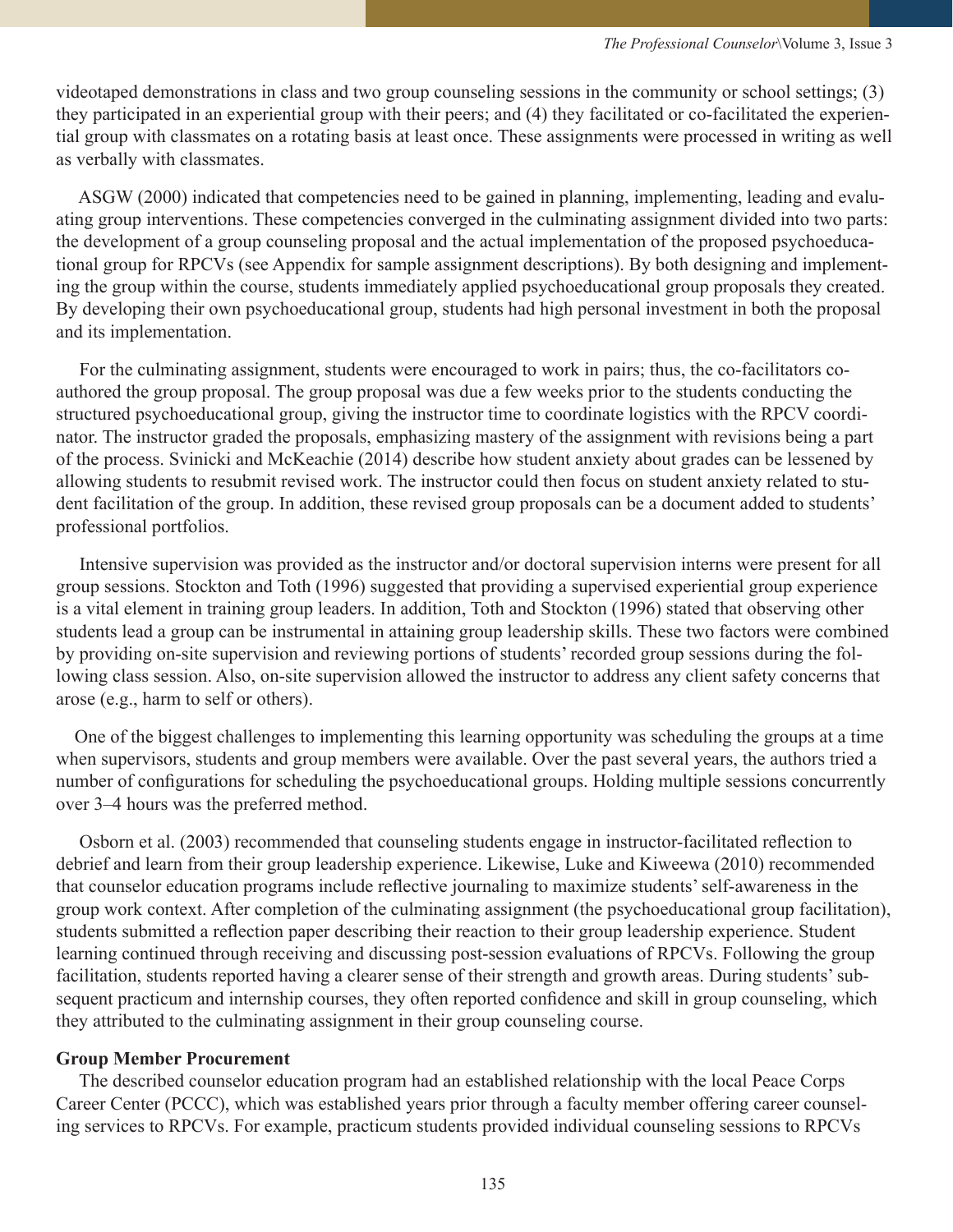during the spring semester. Peace Corps staff expressed an interest in offering year-round services to RPCVs, due to the limited debriefing available to RPCVs (J. Hammer and R. Michon, personal communication, January 8, 2008). As a result, group counseling sessions were a welcome addition during the fall semester. The PCCC coordinator was instrumental in recruiting and screening group members. After counseling students provided a paragraph describing their proposed groups, the coordinator marketed the groups through a RPCV listserv, and flyers were posted throughout the PCCC inviting RPCVs to participate in group sessions. Group members, RP-CVs, chose topic area(s) that were appropriate for their personal career and life-transition challenges; there were no fees for group members to attend the sessions. RPCVs were notified in advance that the psychoeducational group would be recorded for instructional purposes, and both informed consent and authorization of recording were secured in writing at the beginning of the group sessions. Students began their group sessions by briefly describing the limits of confidentiality.

## **Group Composition and Format**

 The group size was predetermined by the instructor(s), and the coordinator at the PCCC screened and enrolled people accordingly. The preference was to have co-facilitators with no more than 10 RPCVs in each group, with a smaller group number for those groups with only one facilitator (in the instance there was an odd number of students enrolled in the group counseling course). The RPCVs varied in age from mid-twenties to mid-forties and in marital status, although the majority were single. The group members were from varied ethnic and racial backgrounds (predominantly Caucasian). While most of the RPCVs lived near the PCCC where the structured psychoeducational groups were held, prior to their Peace Corps service they lived throughout the United States. The Peace Corps experience had occurred in a wide variety of geographic locations around the globe, where RPCVs had been immersed in another culture—often a culture in the developing world—for an extended period of time. Most of the RPCV group members had returned from their service within the past year, yet some of them had been stateside for up to 5 years.

 The number of groups offered to the RPCVs during one semester depended on student enrollment in the group counseling class. Various RPCV group members chose to attend sessions on distinctly different topics and often participated in multiple groups offered by the group counseling students. The structured psychoeducational group topics were offered during late afternoon and evening hours to maximize the opportunity for RPCVs to attend a variety of sessions. Group counseling topics often included career decision-making (making career choices), networking cooperatives (building networking skills for a job search), life transitions (processing readjustment to life back in the United States), work-life balance (developing coping strategies to create manageable lifestyle), interviewing skills (preparing for the interview), and stress management during the job search (learning stress management techniques). The instructor(s) and the on-site PCCC coordinator orchestrated the flow of sessions, keeping group leaders and group members on schedule.

## **RPCV Feedback About the Groups**

 Students collected feedback from the RPCVs after each psychoeducational group to identify strengths and suggestions regarding the students as facilitators. Additional anecdotal feedback was solicited from the RPCVs about the overall process; RPCVs typically responded very favorably about the experience. Specifically, the positive highlights from the experience tended to be resources and information, universality and cohesiveness experienced by the RPCVs. The most common complaint expressed was that the 1-hour sessions were not long enough, which may indicate the perceived value of the group experience and actual needs of the RPCVs.

 Likewise, students provided anecdotal feedback that the structured psychoeducational group with non-peers helped them to synthesize their learning of group counseling skills and to decrease their overall anxiousness about conducting group counseling. The authors observed increased student confidence and knowledge of group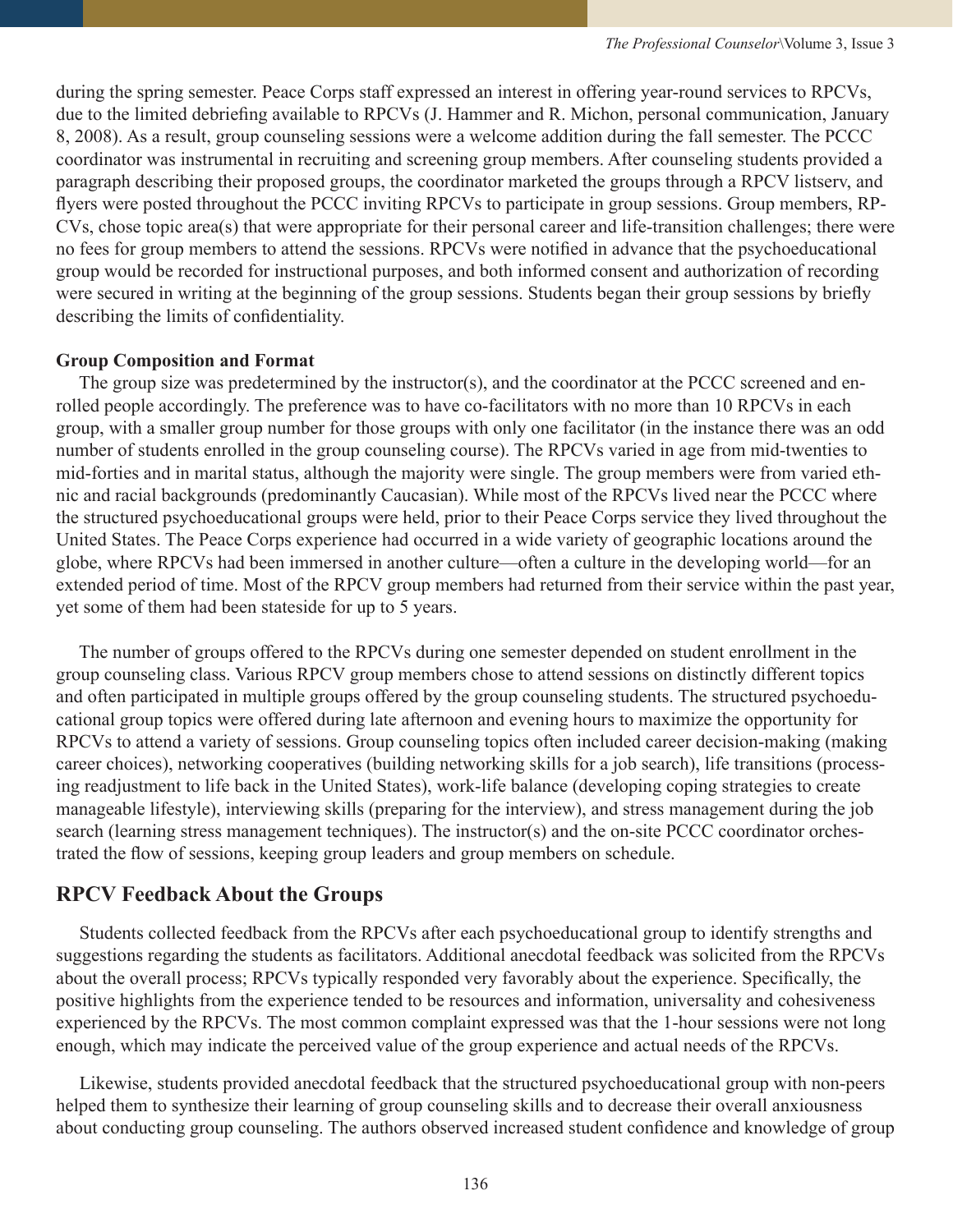counseling implementation following the group leadership experience with the RPCVs. Students also reported an increased awareness of and appreciation for the service of RPCVs, including learning secondhand about internationally diverse cultures and the unique experience of the RPCVs as expatriates. The combined feedback from RPCVs and students, along with observed increase in students' confidence and reported skills, may suggest that the culminating assignment did indeed maximize student learning.

# **Resources for Partnerships**

 Not every counselor education program is fortunate enough to have a fully operational training clinic where students from the university or members of the community can partake in a group counseling experience on campus. Students may be able to lead groups at other locations, including clinical mental health agencies, schools and other related counseling agencies (Stockton & Toth, 1996). A need exists for counselor educators to identify agencies that could utilize the skills and resources provided by group counseling students, and that would be open to having counseling students provide services to the agency volunteers or employees.

 The Peace Corps is certainly a prime example of this type of agency; whereby RPCVs often struggle with reentry issues (e.g., interpersonal concerns, career transition) and could benefit from structured psychoeducational groups. Interacting with the RPCVs reportedly has been a humbling experience for students in the group counseling course, who recognize the talent and sacrifices that these individuals made to serve others. Students often stated that it was an honor to work with RPCVs during the group counseling course.

 There are a number of national agencies that, like the Peace Corps, may have a need for debriefing volunteers and employees who have been through some life-changing event as a result of their work with the agency. By teaming up with such agencies, the partnership may become mutually beneficial for volunteers/employees of the agency and the group counseling students. A list of possible agencies and websites is provided for future partnerships with counselor education programs (see Table 1). By visiting these agency websites, counselor educators may find a local or regional office in close proximity to their university and establish a rewarding partnership for all.

## Table 1

| <b>Agency</b>                                                                                                                                                 | Web site                                                      |
|---------------------------------------------------------------------------------------------------------------------------------------------------------------|---------------------------------------------------------------|
| AmeriCorps                                                                                                                                                    | http://www.americorps.gov/                                    |
| AmeriCorps VISTA                                                                                                                                              | http://www.americorps.gov/for_individuals/choose/vista.asp    |
| City Year                                                                                                                                                     | http://www.cityyear.org                                       |
| Corporation for National and Community Service                                                                                                                | http://www.nationalservice.gov/about/programs/index.asp       |
| Job Corps                                                                                                                                                     | http://www.jobcorps.gov                                       |
| National Civilian Community Corps (NCCC)                                                                                                                      | http://www.americorps.gov/about/programs/nccc.asp             |
| Peace Corps and Returning Peace Corps Volunteers                                                                                                              | http://www.peacecorps.gov/                                    |
| Senior Corps                                                                                                                                                  | http://www.nationalservice.gov/about/programs/seniorcorps.asp |
| Teach for America                                                                                                                                             | http://www.teachforamerica.org                                |
| U.S. Department of Defense (including military branches<br>and programs for military personnel, veterans, civilians<br>and family members of those who serve) | http://www.defense.gov                                        |

## *Potential Agencies for Partnerships*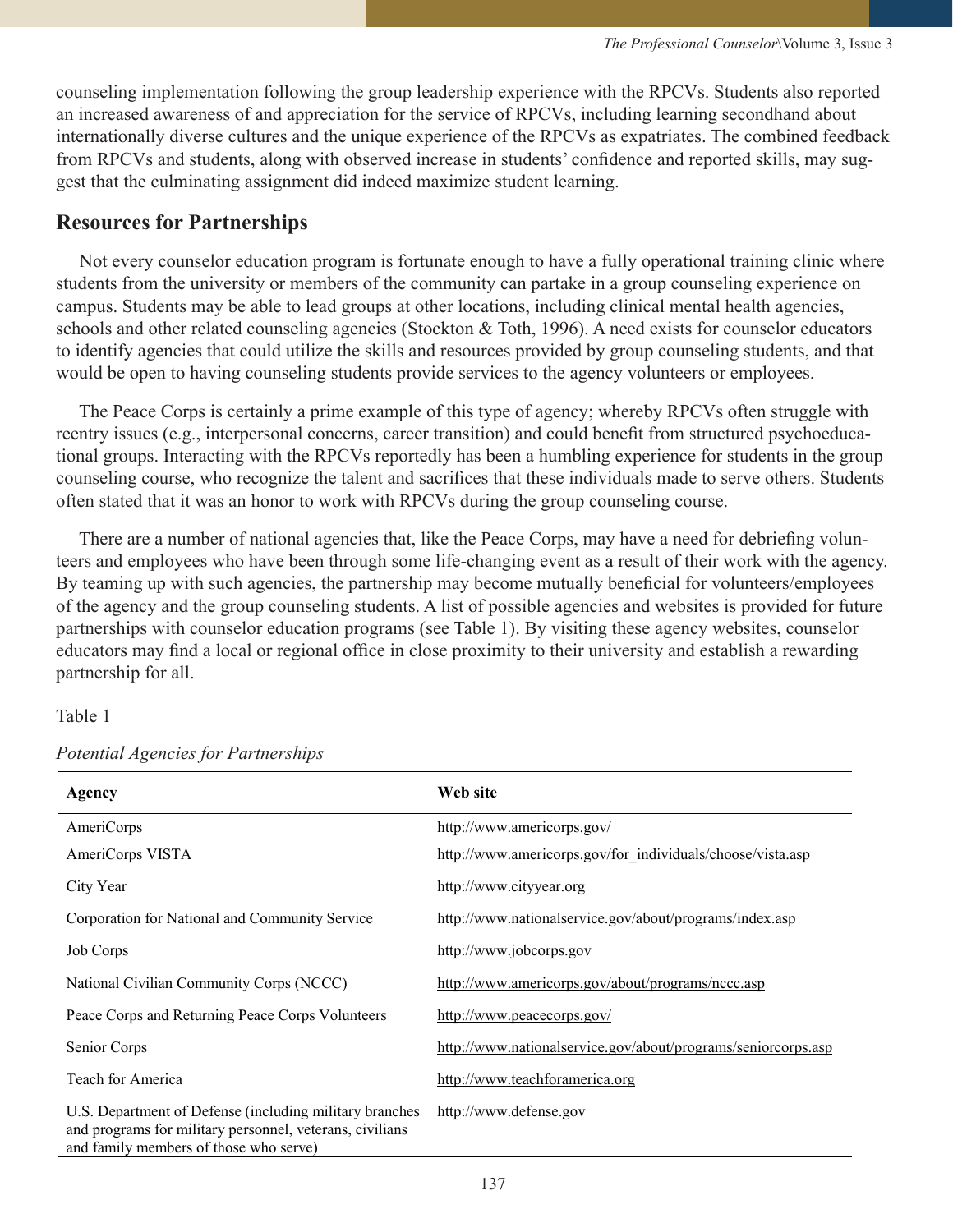Another possibility for a mutually beneficial partnership is to offer group counseling services to the international student population at the counselor education program's university. Often-times, international students are dealing with transition and acculturation issues similar to that of the RPCVs. Structured psychoeducational groups could provide needed information and time to process acclimation of international students to a different culture and educational system. Group counseling students would have the opportunity to increase their cultural awareness and develop appropriate culturally-sensitive interventions (Bodenhorn, DeCarla Jackson, & Farrell, 2005). This is just one other example of how group counseling students, group members, and counselor education programs can benefit from such partnerships. Counselor educators are encouraged to explore possible opportunities for similar partnerships with local agencies, schools and universities.

# **Conclusion**

 Research, professional standards, and accrediting bodies all indicate that an experiential group process is a crucial dimension of group counseling course curriculum. Group leadership further synthesizes and cements group counseling skills and processes learned throughout a group counseling course. While peer experiential groups are beneficial for students, conducting a structured psychoeducational group with non-peers may maximize student learning by teaching valuable skills that can be transferred to clinical mental health and school settings. Conyne et al. (1997) stated that exemplary preparation programs often included experiential learning opportunities, such as supervised students facilitating group counseling to non-students, and serving the community through their group work, both of which were utilized in the described partnership with the Peace Corps.

 Best practices also recommend that students gain experience counseling and serving diverse clients. Collaborating with agencies whose employees and volunteers engaged in an international experience offers counselor educators the opportunity to enter into a mutually beneficial relationship: (a) group counseling students receive valuable supervised clinical experience serving clients with diverse experiences; and (b) clients receive needed assistance through difficult transitions. Partnering with an agency with an international focus may increase students' multicultural competencies and help recruit diverse counselor education students to the preparation program. Overall, collaborating with the Peace Corp was a win-win situation for the described counselor education program: counseling students maximized their learning of group counseling skills within a multiculturalladen context, and RPCVs gained crucial services to assist in their life transition.

# **References**

- Akos, P., Goodnough, G. E., & Milsom, A. S. (2004). Preparing school counselors for group work. *The Journal for Specialists in Group Work*, *29*(1), 127–136. doi:10.1080/01933920490275637
- American Counseling Association. (2005). *ACA code of ethics*. Alexandria, VA: Author.
- Anderson, R. D., & Price, G. E. (2001). Experiential groups in counselor education: Student atitudes and instructor participation. *Counselor Education and Supervision*, *41*(2), 111–119. doi:10.1002/j.1556-6978.2001.tb01275.x
- Association for Specialists in Group Work. (2000). *Professional standards for the training of group workers*. Retrieved from http://www.asgw.org/PDF/training\_standards.pdf
- Berry, J. W. (2005). Acculturation: Living successfully in two cultures. *International Journal of Intercultural Relations*, *29*(6), 697–712. doi:10.1016/j.ijintrel.2005.07.013
- Bodenhorn, N., DeCarla Jackson, A., & Farrell, R. (2005). Increasing personal cultural awareness through discussions with international students. *International Journal of Teaching and Learning in Higher Education*, *17*(1), 63–68. Retrieved from http://www.isetl.org/ijtlhe/pdf/IJTLHE7.pdf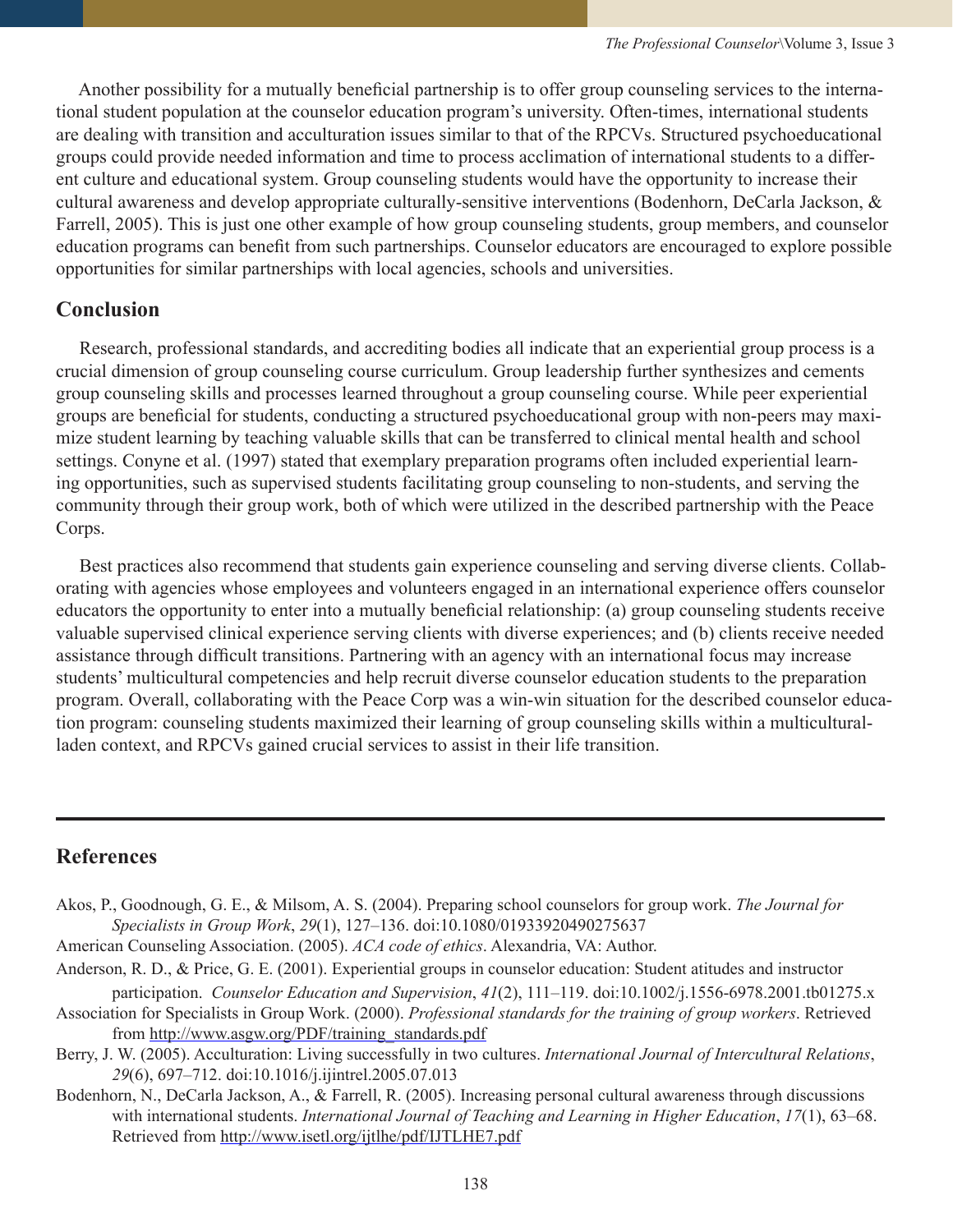- Bosustow, N. J. (2006). *The reentry experience: An examination of Peace Corps volunteers' experience of returning home after service.* (Unpublished doctoral dissertation). The Wright Institute Graduate School of Psychology, Berkeley, CA.
- Callahan, C., & Hess, J. (2012). Experiences of deculturation among United States Peace Corps volunteers. *Journal of International Communication*, *18*(1), 49–62. doi:10.1080/13216597.2012.662167
- Christofi, V., & Thompson, C. L. (2007). You cannot go home again: A phenomenological investigation of returning to the sojourn country after studying abroad. *Journal of Counseling & Development*, *85*(1), 53–63. doi:10.1002/j.1556-6678.2007.tb00444.x
- Conyne, R. K., Wilson, F. R., & Ward, D. E. (1997). *Comprehensive group work: What it means and how to teach it.*  Alexandria, VA: American Counseling Association.
- Council for Accreditation of Counseling and Related Educational Programs. (2009). *2009 CACREP standards*. Alexandria, Virginia: Author.
- DeLucia-Waack, J. L. (2006). *Leading psychoeducational groups for children and adolescents*. Thousand Oaks, CA: Sage Publications.
- Furr, S. R., & Barret, B. (2000). Teaching group counseling skills: Problems and solutions. *Counselor Education and Supervision*, *40*(2), 94–104. doi:10.1002/j.1556-6978.2000.tb01241.x
- Gaw, K. F. (2000). Reverse culture shock in students returning from overseas. *International Journal of Intercultural Relations*, *24*(1), 83–104. doi:10.1016/S0147-1767(99)00024-3
- Gillam, S. L. (2004). Preplanning considerations in teaching group counseling courses: Applying a general framework for conceptualizing pedagogy. *The Journal for Specialists in Group Work*, *29*(1), 75–85. doi:10.1080/01933920490275475
- Gladding, S. T. (2011). *Groups: A counseling specialty* (6th ed.). Upper Saddle River, NJ: Pearson.
- Haslberger, A. (2005). Facets and dimensions of cross-cultural adaptation: Refining the tools. *Personnel Review*, *34*(1), 85–109. doi:10.1108/00483480510571897
- Ieva, K. P., Ohrt, J. H., Swank, J. M., & Young, T. (2009). The impact of experiential groups on master students' counselor and personal development: A qualitative investigation. *The Journal for Specialists in Group Work*, *34*(4), 351–368. doi:10.1080/01933920903219078
- Kohonen, E. (2004). Learning through narratives: About the impact of international assignments on identity. *International Studies of Management and Organization*, *34*(3), 27–45.
- Lennie, C. (2007). The role of personal development groups in counselor training: Understanding factors contributing to self-awareness in the personal development group. *British Journal of Guidance & Counselling*, *35*(1), 115–129. doi:10.1080/03069880601106849
- Luke, M., & Kiweewa, J. M. (2010). Personal growth and awareness of counseling trainees in an experiential group. *The Journal for Specialist in Group Work*, *35*(4), 365–388. doi:10.1080/01933922.2010.514976
- McDonnell, K. A., Toth, P. L., & Aldarondo, F., II. (2005). Rex Stockton's contributions to group counselor education. *The Journal for Specialists in Group Work*, *30*(3), 221–240. doi:10.1080/01933920591003069
- Osborn, C. J., Daninhirsch, C. L., & Page, B. J. (2003). Experiential training in group counseling: Humanistic processes in practice. *The Journal of Humanistic Counseling, Education and Development*, *42*(1), 14–28.
- Osland, J. S. (2000). The journey inward: Expatriate hero tales and paradoxes. *Human Resource Management*, *39*(2–3), 227–238. doi:10.1002/1099-050X(200022/23)39:2/3<227::AID-HRM11>3.0.CO;2-R
- Shumaker, D., Ortiz, C., & Brenninkmeyer, L. (2011). Revisiting experiential group training in counselor education: A survey of master's-level programs. *The Journal for Specialists in Group Work*, *36*, 111–128. doi:10.1080/019339 22.2011.563142
- Steen, S., Bauman, S., & Smith, J. (2007). Professional school counselors and the practice of group work. *Professional School Counseling*, *11*(2), 72–80. doi:10.5330/PSC.n.2010-11.72
- Stockton, R., & Toth, P. L. (1996). Teaching group counselors: Recommendations for maximizing preservice instruction. *The Journal for Specialists in Group Work*, *21*(4), 274–282. doi:10.1080/01933929608412259
- Svinicki, M. D., & McKeachie, W. J. (2012)*. McKeachie's teaching tips: Strategies, research, and theory* (14th ed.). Belmont, CA: Wadsworth.
- Szkudlarek, B. (2010). Reentry-a review of the literature. *International Journal of Intercultural Relations*, *34*(1), 1–21. doi:10.1016/j.ijintrel.2009.06.006
- Toth, P. L., & Stockton, R. (1996). A skill-based approach to teaching group counseling interventions. *The Journal for*